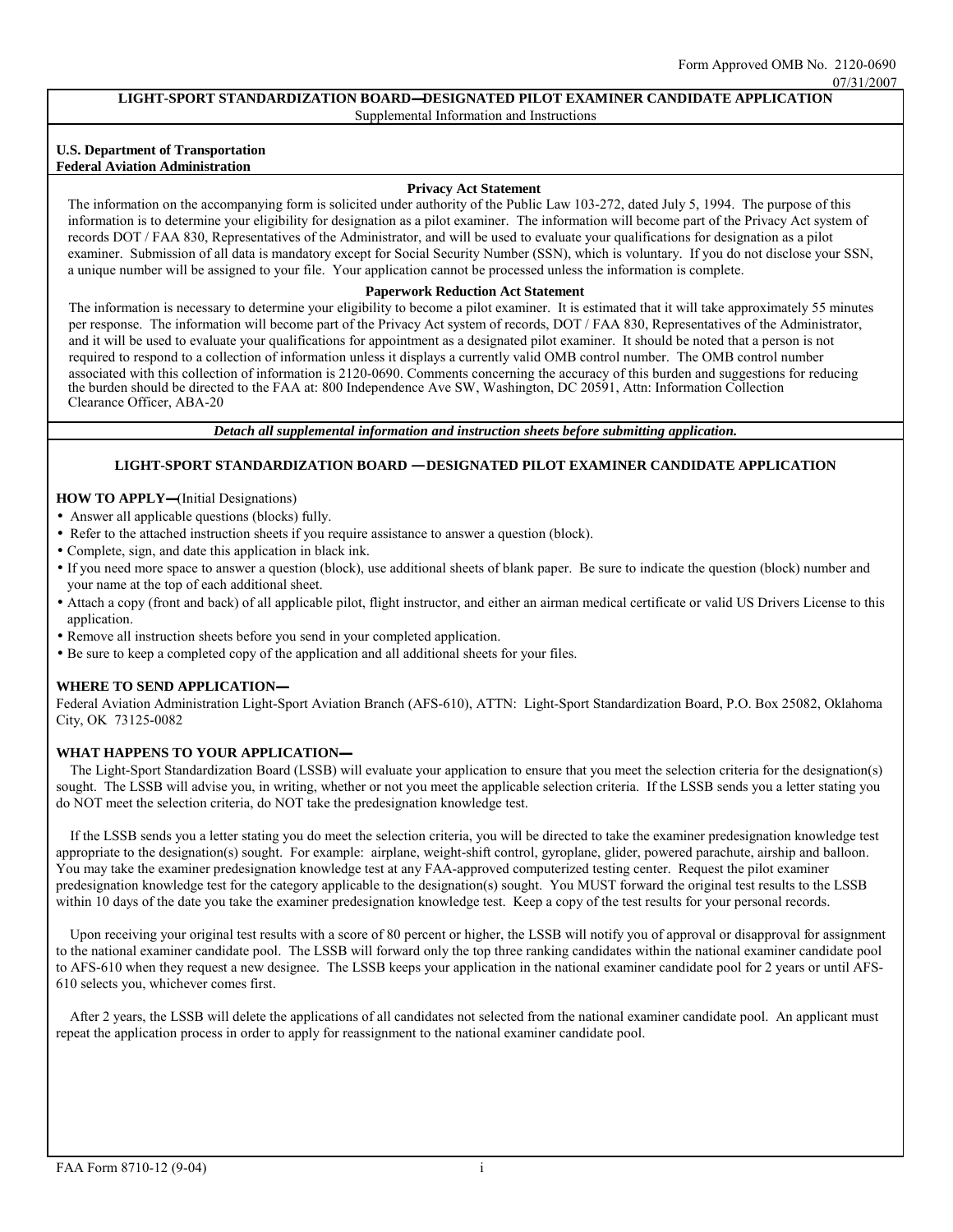#### 07/31/2007

## **LIGHT-SPORT STANDARDIZATION BOARD** —**DESIGNATED PILOT EXAMINER CANDIDATE APPLICATION**

Supplemental Information and Instructions (Continued)

# **TYPES OF DESIGNATIONS AND DESIGNEE DEFINITIONS-<br>SPE - Sport Pilot Examiner**

- **Sport Pilot Examiner**
- **SFIE -** Sport Pilot Flight Instructor Examiner

## **GENERAL QUALIFICATIONS**

- The applicant must hold all pertinent category and classes for each aircraft for which designation is sought.
- The applicant must hold a valid third-class airman medical certificate or valid U. S. driver's license for initial designation. (A medical certificate or U. S. driver's license is NOT required for designations limited to examining in balloons and gliders.)
- The applicant must be at least 21 years old.
- The applicant must have a good record as a pilot and flight instructor with regard to accidents, incidents, and violations.
- The applicant must meet all eligibility and experience requirements for the specific designation sought in accordance with the table on page iv and the appropriate FAA orders and handbooks.
- The applicant must have a reputation for integrity and dependability in the industry and the community.
- The applicant must have a history of a harmonious relationship with the FAA.

#### **INSTRUCTIONS FOR COMPLETING FAA FORM 8710-11-**

- 1. All entries on FAA Form 8710-11 must be made in black ink or typewritten.
- 2. Read the attached "Privacy Act Statement."
- 3. Complete blocks 1 through 33:
	- Block 1. Name (Last, First, Middle)-
		- (1) Enter your legal name. For record purposes, do not use more than one middle name.
		- (2) If you do not have a middle name, enter "NMN" (no middle name) or "NMI" (no middle initial).<br>  $(3)$  If you have initial(s) only, enter the initials and then enter "INITIALS ONLY."
		- If you have initial(s) only, enter the initials and then enter "INITIALS ONLY."
		- (4) If you are a junior, III, IV, etc., so indicate.
	- b. **Block 2**. Social Security Number—
		- (1) Completing Block 2 is optional (see "Privacy Act Statement").
		- (2) Enter your Social Security Number or one of the following: "DO NOT USE" or "NONE."
	- c. **Block 2A**. Date of Birth—Enter date using eight-digit, numeric characters (e.g., 09/09/1959 not September 9, 1959).
	- d. **Block 3.** Permanent Mailing Address—Enter all required information, to include number and street, P.O. Box, City, State, and Zip Code.
	- e. **Block 4**. Telephone Number—Enter your home and business telephone numbers including the area code and extensions, if applicable. You may also enter your Fax number, if applicable.
	- f. **Block 5**. This application is for:—Initial Application for LSSB, Renewal Application for LSSB, or Reinstatement for LSSB. Check the box to the left of the reason for this application. **NOTE: Reinstatements are NOT to be sent to the LSSB they should be sent to AFS-610.**
	- g. **Block 6**. Have you ever held an FAA pilot examiner designation in any region?—(If "YES," enter the date(s) and the supervising FSDO.)
	- h. **Block 7**. Type of designation(s) sought:—Check the box to the left of the designation(s) sought. Sport Pilot Examiner (SPE), Sport Pilot Flight Instructor Examiner (SFIE). (See the **SPECIFIC ELIGIBILITY REQUIREMENTS** criteria shown on page iv.)
	- i. **Block 8**. Check the box to the left of the category/class of aircraft for which authorization is sought.—Self-explanatory.
	- j. **Block 9**. Enter the FSDO (page iv) in the area where you desire to serve.
	- k. **Block 10**. Enter the names of other FSDO (page iv) areas you can provide examiner service on a regular basis, if any.
	- l. **Block 11**. Has any certificate or rating issued to you ever been revoked?—(If "YES," describe the circumstances.)
	- m. **Block 12**. Have you had any aircraft accidents or incidents within the past 5 years?—(If "YES," describe the circumstances.)
	- n. **Block 13**. Are you a U.S. citizen?—(You must enter "YES" or "NO.") **NOTE:** You are not required to be a U.S. citizen in order to be a designated examiner.
	- o. **Block 14**. If you are NOT a U.S. citizen, enter the country in which you hold citizenship. If you hold dual citizenship, indicate the names of both countries.—Self-explanatory.
	- p. **Block 15**. Do you read, write, speak, and understand English fluently?—Self-explanatory.
	- q. **Block 16**. FAA certificates held— Provide Pilot/Instructor certificates held, their certificate numbers, and their ratings and limitations as shown on the certificate. **NOTE: You must provide copies (front and back) of all certificates.**
	- r. **Block 17.** Enter all of your special training that is pertinent to the designation sought.—Self-explanatory.
	- s. **Block 18A**. Have you ever served as a chief or assistant chief instructor in a school authorized under Title 14 of the Code of Federal Regulations (14 CFR) part 141?—(If "YES," enter the date(s).)

**Block 18B**. Have you ever served as a check airman authorized under Title 14 of the Code of Federal Regulations (14 CFR) part 121 and/or part 135?—(If "YES," enter the date(s) and the FSDO.)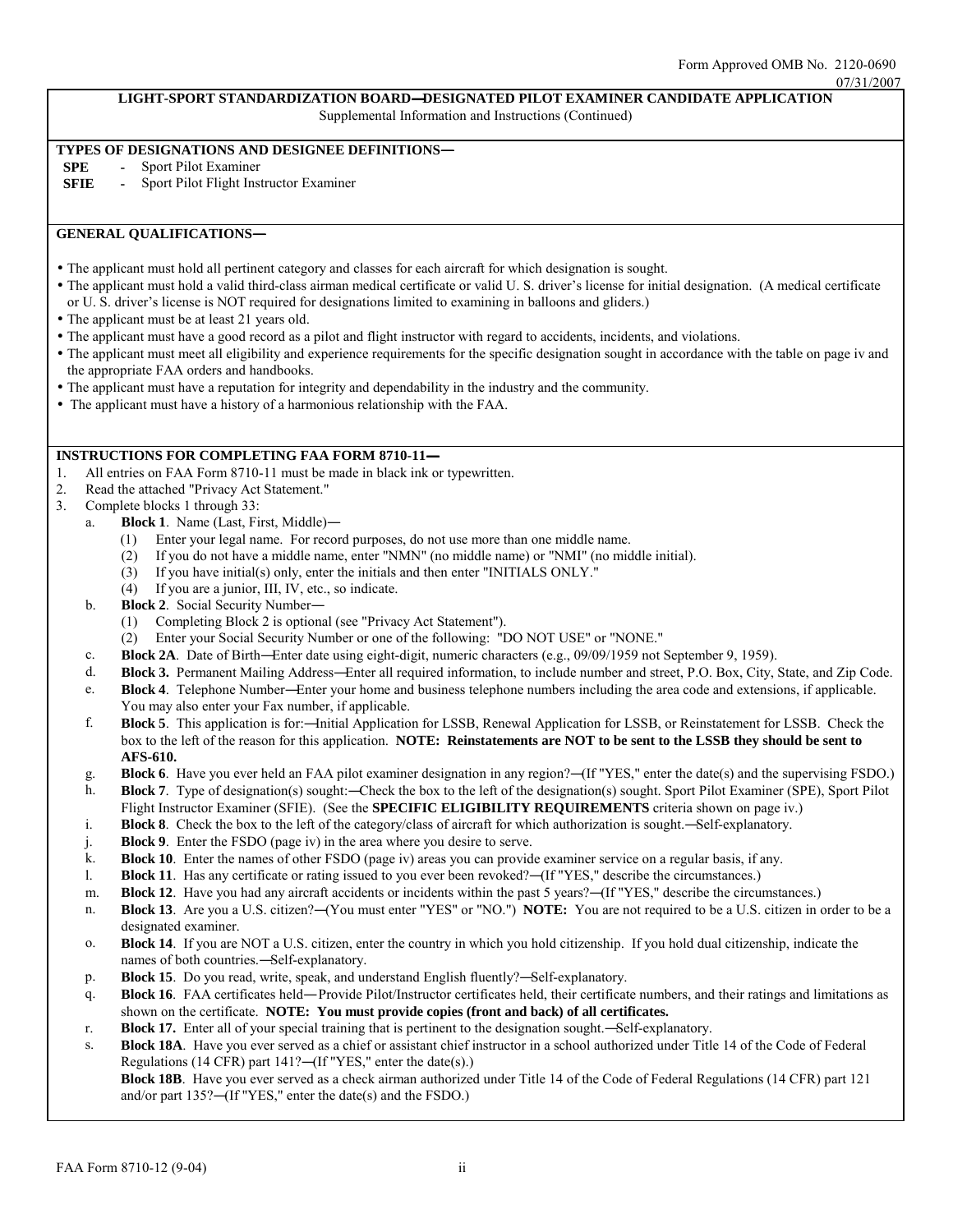#### **LIGHT-SPORT STANDARDIZATION BOARD**—**DESIGNATED PILOT EXAMINER CANDIDATE APPLICATION**  Supplemental Information and Instructions (Continued)

**Block 18C**. Have you ever been an FAA Aviation Safety Inspector?—(If "YES," enter the date(s) and the FSDO.) **Block 18D.** Have you ever been an Instructor for a FAA accredited Exemption Holder?—(If "YES," enter the Exemption Name) **Block 18E**. Have you been Recommended by a FAA accredited Exemption Holder? — Attach Letter of Recommendation

- v. **Block 19**. Have you ever been a military pilot evaluator?—(If "YES," enter the date(s).)
- w. **Block 20**. Have you ever been an FAA Accident Prevention Counselor or FAA Aviation Safety Counselor?—(If "YES," enter the date(s) and the FSDO.)
- x. **Block 21**. Flight Experience—Enter all your actual flight time (in hours), as requested. Do not round off or approximate your hours (i.e., ±). Answer Blocks 21A through 21C, if applicable. (See the **SPECIFIC ELIGIBILITY REQUIREMENTS** criteria shown on page iv.)
- y. **Block 22**. Work Experience—Describe your current or most recent work experience in Block 22A and work backwards. Use a separate block for each position described (e.g., Block 22A, Block 22B, etc.). Describe all of your work experience in **specific detail** that pertains to your qualifications for the designation(s) sought. Describe each applicable position you held during **at least** the past 5 years. You may describe work experience accrued more than 5 years ago. Include military service if your military experience is pertinent to your application for an examiner designation.
	- (1) Complete the name, address, and telephone number of the employer/organization.
	- (2) Job Title: Self-explanatory.
	- (3) Dates Employed: Enter the dates of employment.
	- (4) Supervisor's Name: Self-explanatory.
	- (5) Reason for Leaving: Self-explanatory.
	- (6) Description of Duties: Enter a complete description of the duties performed during this period of employment.
- z. **Block 23**. Briefly summarize your aviation activities and professional responsibilities that best qualify you to be a designated pilot examiner.—Self-explanatory.
- aa. **Block 24**. During the past 5 years, were you fired from any job for any reason?—**NOTE:** If you answer "YES," you MUST enter the full details in Block 31.
- bb. **Block 25.** Have you ever been convicted of any felony violation?—**NOTE:** If you answer "YES," you MUST enter the full details in Block 31.
- cc. **Block 26.** Are you now under charges for any violation of law?—**NOTE:** If you answer "YES," you MUST enter the full details in Block 31.
- dd. **Block 27**. Have you ever been imprisoned, been on probation, or been on parole?—**NOTE:** If you answer "YES," you MUST enter the full details in Block 31.
- ee. **Block 28**. Have you ever been convicted by a military court-martial?—**NOTE:** If you answer "YES," you MUST enter the full details in Block 31.
- ff. **Block 29.** Have you ever been discharged from a military service under a General discharge?—**NOTE:** If you answer "YES," you MUST enter the full details in Block 31.
- gg. **Block 30.** Have you ever been discharged from a military service under other than honorable conditions?—**NOTE:** If you answer "YES," you MUST enter the full details in Block 31.
- hh. **Block 31.** If you answered "YES" to any questions in Blocks 24 through 30, you MUST enter the full details.
- ii. **Block 32**. Education and Training—Are you a high school graduate? (If "YES," enter the name of the high school and the date you graduated.) Are you a GED graduate? (If "YES," enter the date you received the GED.)
	- (1) College and/or Technical Training Dates: Enter the beginning and ending dates of the training that you attended.
	- (2) Name of School: Enter the name of the school(s) you attended.
	- (3) Curriculum or Study Program: Enter the curriculum or study program for each school(s) listed.
	- (4) Degree or Certificate Received: Enter degrees or certificates you received from each school(s) listed.
- jj. **Block 33**. Applicant's Signature—After you read the **"RELEASE OF INFORMATION AND CERTIFICATION STATEMENT"**  and the **"NOTICE,"** sign the application, in black ink. After you sign your name, print or type your name under your signature. Enter the date you signed the application using eight-digit, numeric characters (e.g.,  $01/05/2004$  not January 5, 2004).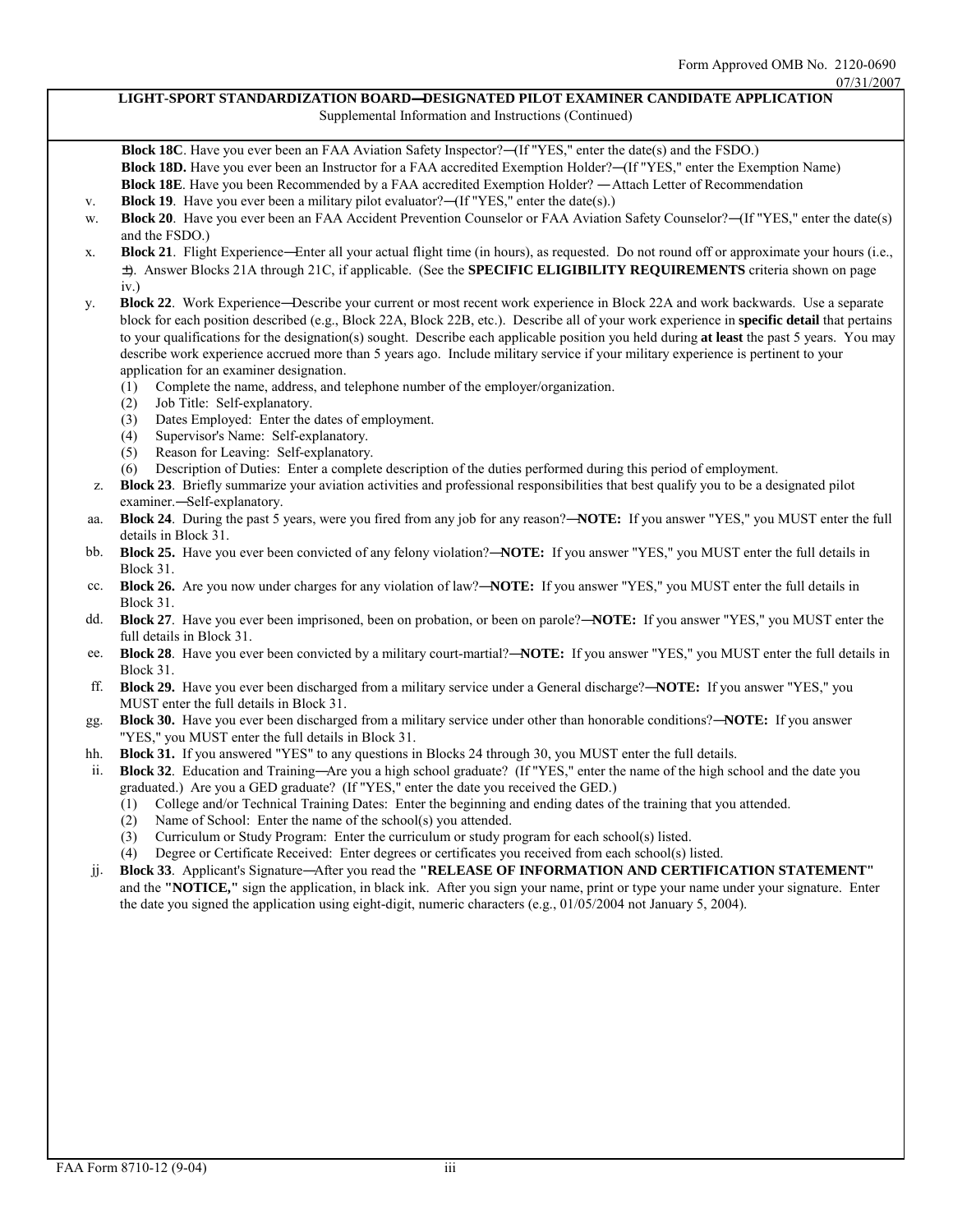## **LIGHT-SPORT STANDARDIZATION BOARD** —**DESIGNATED PILOT EXAMINER CANDIDATE APPLICATION**

**FLIGHT STANDARDS DISTRICT OFFICES** 

Supplemental Information and Instructions (Continued)

#### **ALASKAN REGION (AAL)**  ANCHORAGE, AK FAIRBANKS, AK JUNEAU, AK

**CENTRAL REGION (ACE)**  DES MOINES, IA WICHITA, KS LINCOLN, NE KANSAS CITY, MO ST. ANN / ST. LOUIS, MO

#### **EASTERN REGION (AEA)**

ALLENTOWN, PA FARMINGDALE, NY W. MIFFLIN PA PITTSBURGH, PA ALBANY, NY BALTIMORE, MD CHARLESTON, WV CHANTILLY, VA WASH, DC NEW CUMBERLAND PA HARRISBURG, PA PHILADELPHIA, PA GARDEN CITY, NY PITTSBURGH, PA RICHMOND, VA ROCHESTER, NY TETERBORO, NJ JAMAICA, NY

**GREAT LAKES REGION (AGL)**  CLEVELAND, OH COLUMBUS, OH CINCINNATI, OH WEST CHICAGO, IL BELLEVILLE, MI FARGO, ND GRAND RAPIDS, MI INDIANAPOLIS, IN MILWAUKEE, WI MINNEAPOLIS, MN SCHILLER PARK, IL RAPID CITY, SD SOUTH BEND, IN SPRINGFIELD, IL

#### **NEW ENGLAND REGION (ANE)**  BEDFORD, MA WINDSOR LOCKS, CT BOSTON, MA PORTLAND, ME

**SOUTHERN REGION (ASO)**  COLLEGE PARK, GA ATLANTA, GA BIRMINGHAM, AL NASHVILLE, TN WEST COLUMBIA, SC FT. LAUDERDALE, FL TAMPA, FL WINSTON-SALEM, NC JACKSON, MS LOUISVILLE, KY MEMPHIS, TN MIAMI, FL ORLANDO, FL CHARLOTTE, NC SAN JUAN, PR TAMPA FL

#### **SOUTHWEST REGION (ASW)**

ALBUQUERQUE, NM BATON ROUGE, LA DALLAS, TX FT. WORTH, TX HOUSTON, TX LUBBOCK, TX LITTLE ROCK, AR OKLA. CITY, OK SAN ANTONIO, TX

#### **WESTERN PACIFIC REGION (AWP)**

FRESNO, CA HONOLULU, HI LAS VEGAS, NV LOS ANGELES, CA LONG BEACH, CA OAKLAND, CA RIVERSIDE, CA RENO, NV SACRAMENTO, CA SAN DIEGO, CA SCOTTSDALE, AZ SAN JOSE, CA VAN NUYS, CA SAN FRANCISCO, CA

#### **NORTHWEST MOUNTAIN REGION (ANM)**

BOISE, ID CASPER, WY DENVER, CO SPOKANE, WA HELENA, MT HILLSBORO, OR PORTLAND, OR SEATTLE, WA SALT LAKE CITY, UT DENVER, CO

#### **SPECIFIC ELIGIBILITY REQUIREMENTS FOR SPORT PILOT EXAMINER DESIGNEES**

| Category of<br>Light Sport Aircraft<br>Applied For: | <b>PIC</b><br>Total | <b>PIC</b><br>In LSA<br>Category | <b>Total Flight</b><br>Instruction<br>Given | <b>Total Flight</b><br>Instruction<br>Given In LSA<br>Category | PIC Last 12 Months<br>In LSA Category | Total Flight Instruction Given in Last 12<br>Months |
|-----------------------------------------------------|---------------------|----------------------------------|---------------------------------------------|----------------------------------------------------------------|---------------------------------------|-----------------------------------------------------|
| Airplane                                            | 500                 | 250                              | 200                                         | 100                                                            | 50                                    | N/A                                                 |
| Powered Parachute                                   | 250                 | 100                              | 100                                         | 50                                                             | 25                                    | N/A                                                 |
| Weight Shift Control                                | 500                 | 250                              | 200                                         | 100                                                            | 50                                    | N/A                                                 |
| Gyroplane                                           | 500                 | $250*$                           | 200                                         | $200*$                                                         | $50*$                                 | N/A                                                 |
| Glider                                              | 250                 | $100*$                           | 100                                         | $50*$                                                          | 10 HRS *<br>10 FLTS *                 | N/A                                                 |
| Airship                                             | 200                 | $100*$                           | N/A                                         | $100*$                                                         | $20*$                                 | N/A                                                 |
| Balloon                                             | 200                 | $100*$                           | N/A                                         | $50*$                                                          | 20 HRS <sup>*</sup><br>10 FLTS *      | 10                                                  |

**\* Note: Not required to be in Light Sport Aircraft for this category.** 

FAA Form 8710-12 (9-04) iv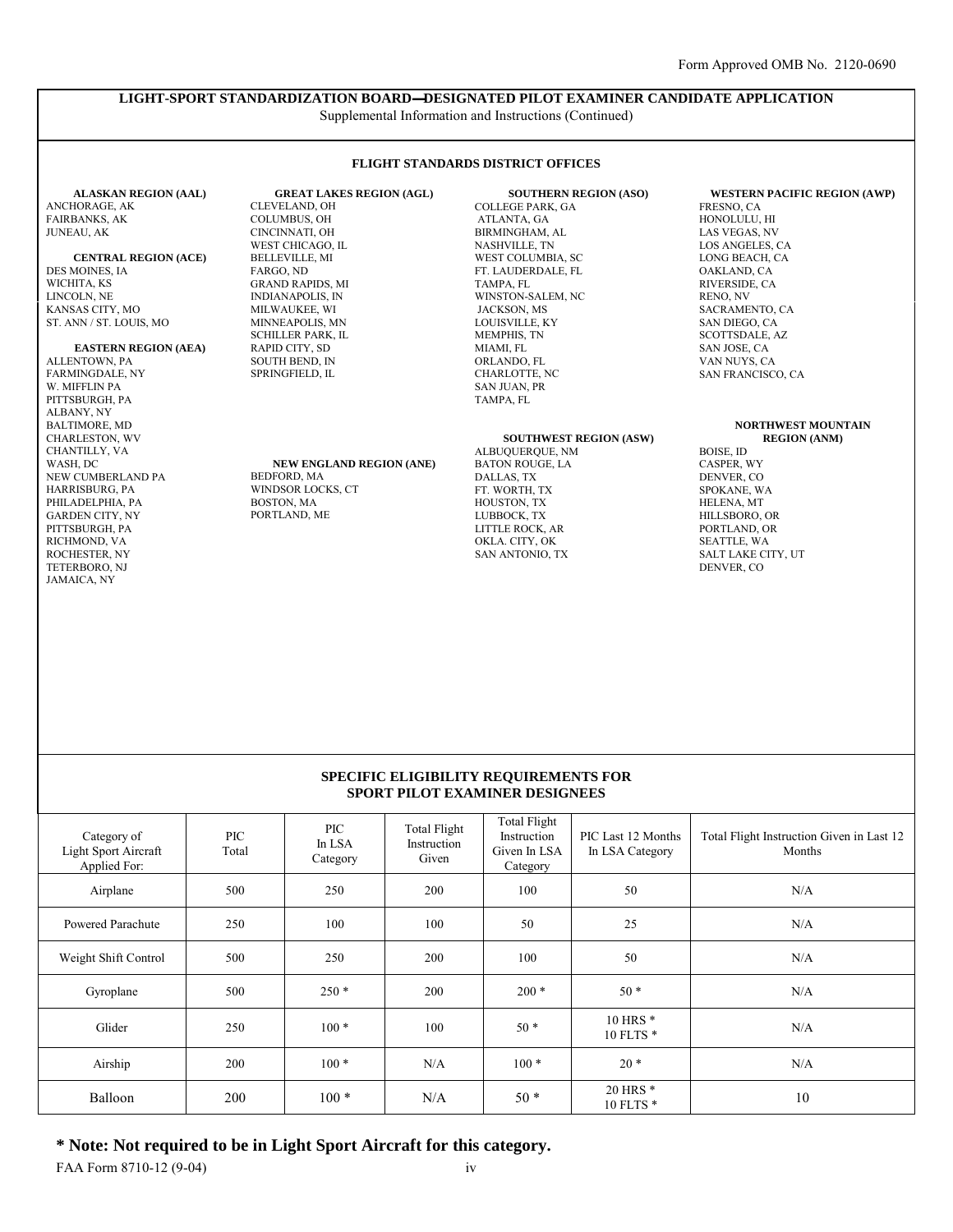| LIGHT-SPORT STANDARDIZATION BOARD-DESIGNATED PILOT EXAMINER CANDIDATE APPLICATION                                                                                                                                                                                                                                           |                                                                                                                                                                                                    |            |                                                |                                                                                                                                        | 07/31/2007 |  |
|-----------------------------------------------------------------------------------------------------------------------------------------------------------------------------------------------------------------------------------------------------------------------------------------------------------------------------|----------------------------------------------------------------------------------------------------------------------------------------------------------------------------------------------------|------------|------------------------------------------------|----------------------------------------------------------------------------------------------------------------------------------------|------------|--|
| <b>U.S. Department of Transportation</b>                                                                                                                                                                                                                                                                                    |                                                                                                                                                                                                    |            |                                                |                                                                                                                                        |            |  |
| <b>Federal Aviation Administration</b>                                                                                                                                                                                                                                                                                      |                                                                                                                                                                                                    |            |                                                |                                                                                                                                        |            |  |
| 1. Name (Last, First, Middle)-                                                                                                                                                                                                                                                                                              |                                                                                                                                                                                                    |            |                                                | 2. Social Security Number-<br>2A. Date of Birth-                                                                                       |            |  |
| 3. Permanent Mailing Address-                                                                                                                                                                                                                                                                                               |                                                                                                                                                                                                    |            | 4. Telephone Numbers-<br><b>Home Phone:</b>    |                                                                                                                                        |            |  |
| City:<br>State:                                                                                                                                                                                                                                                                                                             |                                                                                                                                                                                                    | Zip Code:  | <b>Business Phone:</b> (<br><b>Fax Number:</b> |                                                                                                                                        |            |  |
| 5. This application is for:-<br>Initial Application for LSSB<br>Renewal Application for LSSB<br>Reinstatement (other than initial<br>designation) for LSSB                                                                                                                                                                  | 6. Have you ever held an FAA pilot examiner<br>designation in any region?-<br>(If "Yes," enter the date(s) and the supervising<br>FSDO.)<br>$\Box$ YES<br>From $(mo/yr)$ :<br>To (mo/yr):<br>FSDO: | $\Box$ NO  |                                                | 7. Type of designation(s) sought:-<br>SPE - Sport Pilot Examiner<br>SFIE - Sport Pilot Flight Instructor Examiner                      |            |  |
| 8. Check the category/class of aircraft for which<br>authorization is sought.-<br>Airplane Land<br>Airplane Sea<br>Powered Parachute Land<br>$\sim$<br>Powered Parachute Sea<br>$\mathcal{L}_{\mathcal{A}}$<br>Weight Shift Control Land<br>$\sim$<br>Weight Shift Control Sea<br>Gyroplane<br>Glider<br>Airship<br>Balloon | 9. Enter the FSDO area (s) where your desire to<br>$serve. -$                                                                                                                                      |            |                                                | 10. Enter the names of other FSDO areas you can provide<br>examiner service on a regular basis, if any.                                |            |  |
| 11. Has any certificate or rating issued to you ever been revoked?-<br>(If "YES," describe the circumstances.)<br><b>YES</b><br>$\Box$ No                                                                                                                                                                                   |                                                                                                                                                                                                    | $\Box$ YES |                                                | 12. Have you had any aircraft accidents or incidents within the past 5 years?-<br>(If "YES," describe the circumstances.)<br>$\Box$ No |            |  |
| 13. Are you a U.S. citizen?-<br><b>YES</b><br>$\Box$ NO<br>$\Box$                                                                                                                                                                                                                                                           | 14. If you are NOT a U.S. citizen, enter the<br>country in which you hold citizenship. If you<br>hold dual citizenship, indicate the names of<br>both countries.-                                  |            |                                                | 15. Do you read, write, speak, and understand English<br>fluently?-<br>$\Box$ YES<br>$\Box$ NO                                         |            |  |
| 16. FAA certificates held-You MUST provide copies (front and back) of all certificates. Attach a separate sheet of paper.<br>17. Enter all of your special training, which is pertinent to the designation sought.-                                                                                                         |                                                                                                                                                                                                    |            |                                                |                                                                                                                                        |            |  |
|                                                                                                                                                                                                                                                                                                                             |                                                                                                                                                                                                    |            |                                                |                                                                                                                                        |            |  |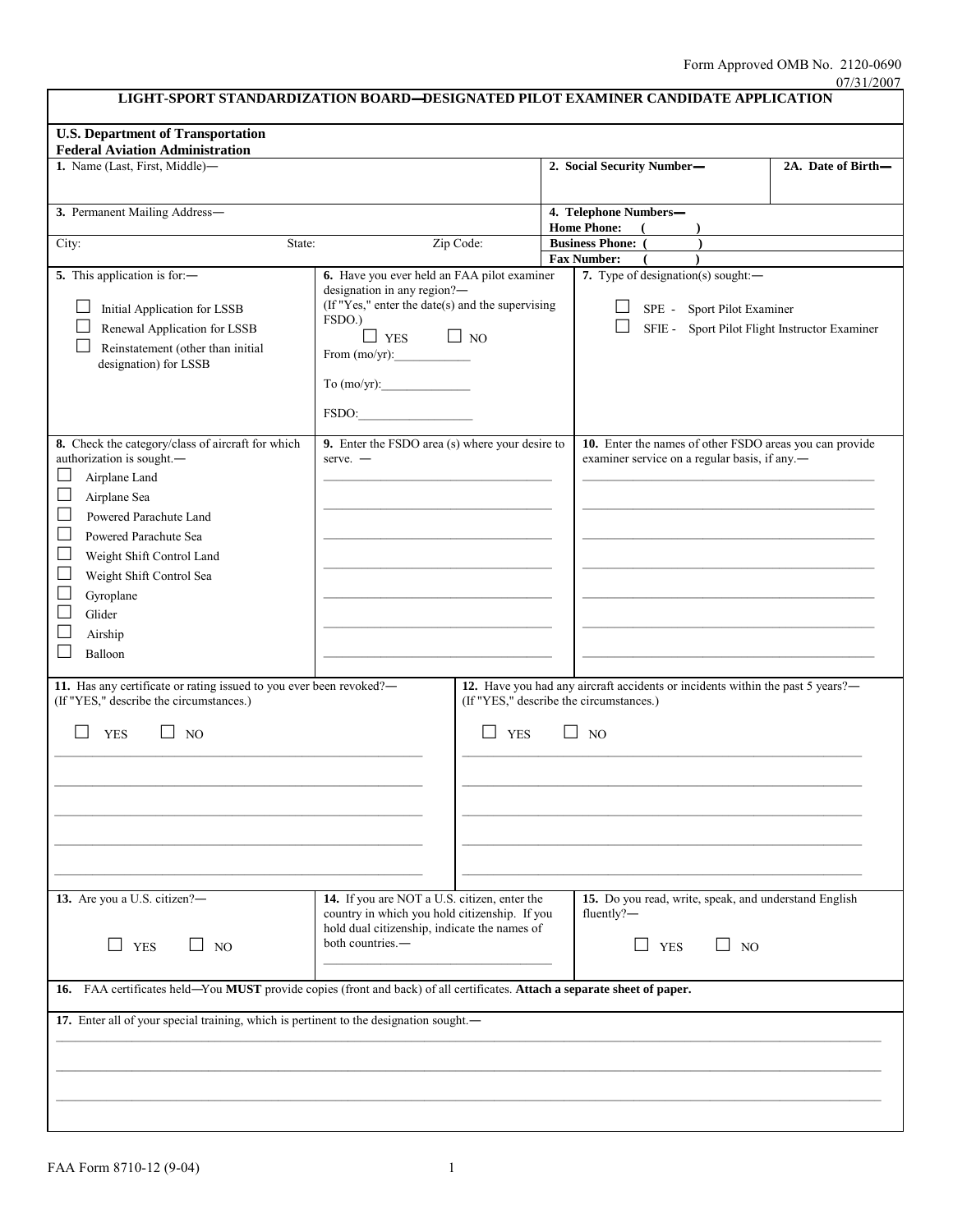| 18A. Have you ever served as a chief or assistant chief instructor in a school authorized under Title 14 of the Code of Federal Regulations (14 CFR) part 141?- |                                                                                                                                                      |             |                                    |                                    |                       |                                                                                                                                              |                                                                                                                                                                                |
|-----------------------------------------------------------------------------------------------------------------------------------------------------------------|------------------------------------------------------------------------------------------------------------------------------------------------------|-------------|------------------------------------|------------------------------------|-----------------------|----------------------------------------------------------------------------------------------------------------------------------------------|--------------------------------------------------------------------------------------------------------------------------------------------------------------------------------|
| (If "YES," enter the date(s).)<br>$\Box$ YES                                                                                                                    | $\Box$ NO                                                                                                                                            |             | From $(mo/yr)$ : To $(mo/yr)$ :    |                                    |                       |                                                                                                                                              |                                                                                                                                                                                |
|                                                                                                                                                                 |                                                                                                                                                      |             |                                    |                                    |                       |                                                                                                                                              |                                                                                                                                                                                |
| (If "YES," enter the date(s) and the FSDO.)                                                                                                                     |                                                                                                                                                      |             |                                    |                                    |                       | 188. Have you ever served as a check airman authorized under Title 14 of the Code of Federal Regulations (14 CFR) part 121 and/or part 135?- |                                                                                                                                                                                |
| $\Box$ YES                                                                                                                                                      | $\Box$ NO                                                                                                                                            |             |                                    |                                    |                       |                                                                                                                                              |                                                                                                                                                                                |
|                                                                                                                                                                 | From $(mo/yr)$ : To $(mo/yr)$ :<br>$FSDO: \underline{\hspace{2.5cm}}$                                                                                |             |                                    |                                    |                       |                                                                                                                                              |                                                                                                                                                                                |
|                                                                                                                                                                 | 18C. Have you ever been an FAA Aviation Safety Inspector?—(If "YES," enter the date(s) and the FSDO.)<br>From $(mo/yr)$ : To $(mo/yr)$ : FSDO: FSDO: |             |                                    |                                    |                       |                                                                                                                                              |                                                                                                                                                                                |
| $\Box$ YES                                                                                                                                                      | $\Box$ NO                                                                                                                                            |             |                                    |                                    |                       |                                                                                                                                              |                                                                                                                                                                                |
| 18D. Have you ever been an Instructor for a FAA accredited Exemption Holder? -                                                                                  |                                                                                                                                                      |             |                                    |                                    |                       |                                                                                                                                              |                                                                                                                                                                                |
| $\Box$ YES                                                                                                                                                      | $\Box$ NO                                                                                                                                            |             |                                    |                                    |                       |                                                                                                                                              |                                                                                                                                                                                |
| 18E. Have you ever been Recommended by a FAA accredited Exemption Holder? - Attach Letter of Recommendation                                                     |                                                                                                                                                      |             |                                    |                                    |                       |                                                                                                                                              |                                                                                                                                                                                |
| $\Box$ YES                                                                                                                                                      |                                                                                                                                                      |             |                                    |                                    |                       |                                                                                                                                              |                                                                                                                                                                                |
|                                                                                                                                                                 |                                                                                                                                                      |             |                                    |                                    |                       |                                                                                                                                              |                                                                                                                                                                                |
| 19. Have you ever been a military pilot evaluator?—(If "YES," enter the date(s).)                                                                               |                                                                                                                                                      |             |                                    |                                    |                       |                                                                                                                                              |                                                                                                                                                                                |
| $\Box$ YES                                                                                                                                                      | $\Box$ NO                                                                                                                                            |             | From $(mo/yr)$ : To $(mo/yr)$ :    |                                    |                       |                                                                                                                                              |                                                                                                                                                                                |
| 20. Have you been an FAA Accident Prevention Counselor or FAA Aviation Safety Counselor?—(If "YES," enter the date(s) and the FSDO.)                            |                                                                                                                                                      |             |                                    |                                    |                       |                                                                                                                                              |                                                                                                                                                                                |
| $\Box$ YES                                                                                                                                                      |                                                                                                                                                      |             |                                    |                                    |                       | $\Box$ NO From (mo/yr): To (mo/yr): FSDO: FSDO:                                                                                              |                                                                                                                                                                                |
|                                                                                                                                                                 |                                                                                                                                                      |             |                                    |                                    |                       |                                                                                                                                              |                                                                                                                                                                                |
|                                                                                                                                                                 |                                                                                                                                                      |             |                                    |                                    |                       |                                                                                                                                              | 21. Flight Experience—Enter all your actual flight time (in hours), as requested. Do not round off or approximate your hours (i.e., $\pm$ ). Do not write in the shaded areas. |
|                                                                                                                                                                 |                                                                                                                                                      |             |                                    |                                    |                       | Answer Blocks 21A through 21C, if applicable. NOTE: See FAR part 1 for Light-Sport Aircraft definition. (See the SPECIFIC ELIGIBILITY        |                                                                                                                                                                                |
| <b>REQUIREMENTS</b> criteria shown on page iv.)                                                                                                                 |                                                                                                                                                      |             |                                    |                                    |                       |                                                                                                                                              |                                                                                                                                                                                |
|                                                                                                                                                                 |                                                                                                                                                      |             |                                    |                                    |                       |                                                                                                                                              |                                                                                                                                                                                |
| Aircraft                                                                                                                                                        | PIC                                                                                                                                                  | PIC         | Total                              | Total<br><b>Flight Instruction</b> | PIC Last<br>12 Months | Total<br><b>Flight Instruction</b>                                                                                                           |                                                                                                                                                                                |
| Experience                                                                                                                                                      | Total                                                                                                                                                | Light-Sport | <b>Flight Instruction</b><br>Given | Given In Light-                    | In Light-Sport        | Given in Last 12                                                                                                                             |                                                                                                                                                                                |
|                                                                                                                                                                 |                                                                                                                                                      | Aircraft    |                                    | Sport Aircraft                     | Aircraft              | Months                                                                                                                                       |                                                                                                                                                                                |
| Airplane Land                                                                                                                                                   |                                                                                                                                                      |             |                                    |                                    |                       |                                                                                                                                              |                                                                                                                                                                                |
|                                                                                                                                                                 |                                                                                                                                                      |             |                                    |                                    |                       |                                                                                                                                              |                                                                                                                                                                                |
| Airplane Sea                                                                                                                                                    |                                                                                                                                                      |             |                                    |                                    |                       |                                                                                                                                              |                                                                                                                                                                                |
|                                                                                                                                                                 |                                                                                                                                                      |             |                                    |                                    |                       |                                                                                                                                              |                                                                                                                                                                                |
| Powered Parachute                                                                                                                                               |                                                                                                                                                      |             |                                    |                                    |                       |                                                                                                                                              |                                                                                                                                                                                |
| Land                                                                                                                                                            |                                                                                                                                                      |             |                                    |                                    |                       |                                                                                                                                              |                                                                                                                                                                                |
| Powered Parachute                                                                                                                                               |                                                                                                                                                      |             |                                    |                                    |                       |                                                                                                                                              |                                                                                                                                                                                |
| Sea                                                                                                                                                             |                                                                                                                                                      |             |                                    |                                    |                       |                                                                                                                                              |                                                                                                                                                                                |
| Weight-Shift Control                                                                                                                                            |                                                                                                                                                      |             |                                    |                                    |                       |                                                                                                                                              |                                                                                                                                                                                |
| Land                                                                                                                                                            |                                                                                                                                                      |             |                                    |                                    |                       |                                                                                                                                              |                                                                                                                                                                                |
| Weight-Shift Control                                                                                                                                            |                                                                                                                                                      |             |                                    |                                    |                       |                                                                                                                                              |                                                                                                                                                                                |
| Sea                                                                                                                                                             |                                                                                                                                                      |             |                                    |                                    |                       |                                                                                                                                              |                                                                                                                                                                                |
|                                                                                                                                                                 |                                                                                                                                                      |             |                                    |                                    |                       |                                                                                                                                              |                                                                                                                                                                                |
| Gyroplane                                                                                                                                                       |                                                                                                                                                      |             |                                    |                                    |                       |                                                                                                                                              |                                                                                                                                                                                |
|                                                                                                                                                                 |                                                                                                                                                      |             |                                    | <b>HRS</b>                         |                       | <b>HRS</b>                                                                                                                                   |                                                                                                                                                                                |
| Glider                                                                                                                                                          |                                                                                                                                                      |             |                                    |                                    |                       |                                                                                                                                              |                                                                                                                                                                                |
|                                                                                                                                                                 |                                                                                                                                                      |             |                                    | <b>HTS</b>                         |                       | <b>HTS</b>                                                                                                                                   |                                                                                                                                                                                |
|                                                                                                                                                                 |                                                                                                                                                      |             |                                    |                                    |                       |                                                                                                                                              |                                                                                                                                                                                |
| Airship                                                                                                                                                         |                                                                                                                                                      |             |                                    |                                    |                       |                                                                                                                                              |                                                                                                                                                                                |
|                                                                                                                                                                 |                                                                                                                                                      |             |                                    |                                    |                       | <b>HRS</b>                                                                                                                                   |                                                                                                                                                                                |
| Balloon                                                                                                                                                         |                                                                                                                                                      |             |                                    |                                    |                       | RTS                                                                                                                                          |                                                                                                                                                                                |
|                                                                                                                                                                 |                                                                                                                                                      |             |                                    |                                    |                       |                                                                                                                                              |                                                                                                                                                                                |
| <b>21B.</b> Enter number of balloon flights as PIC that were at least 30 minutes duration within the past year.—                                                |                                                                                                                                                      |             |                                    |                                    |                       |                                                                                                                                              |                                                                                                                                                                                |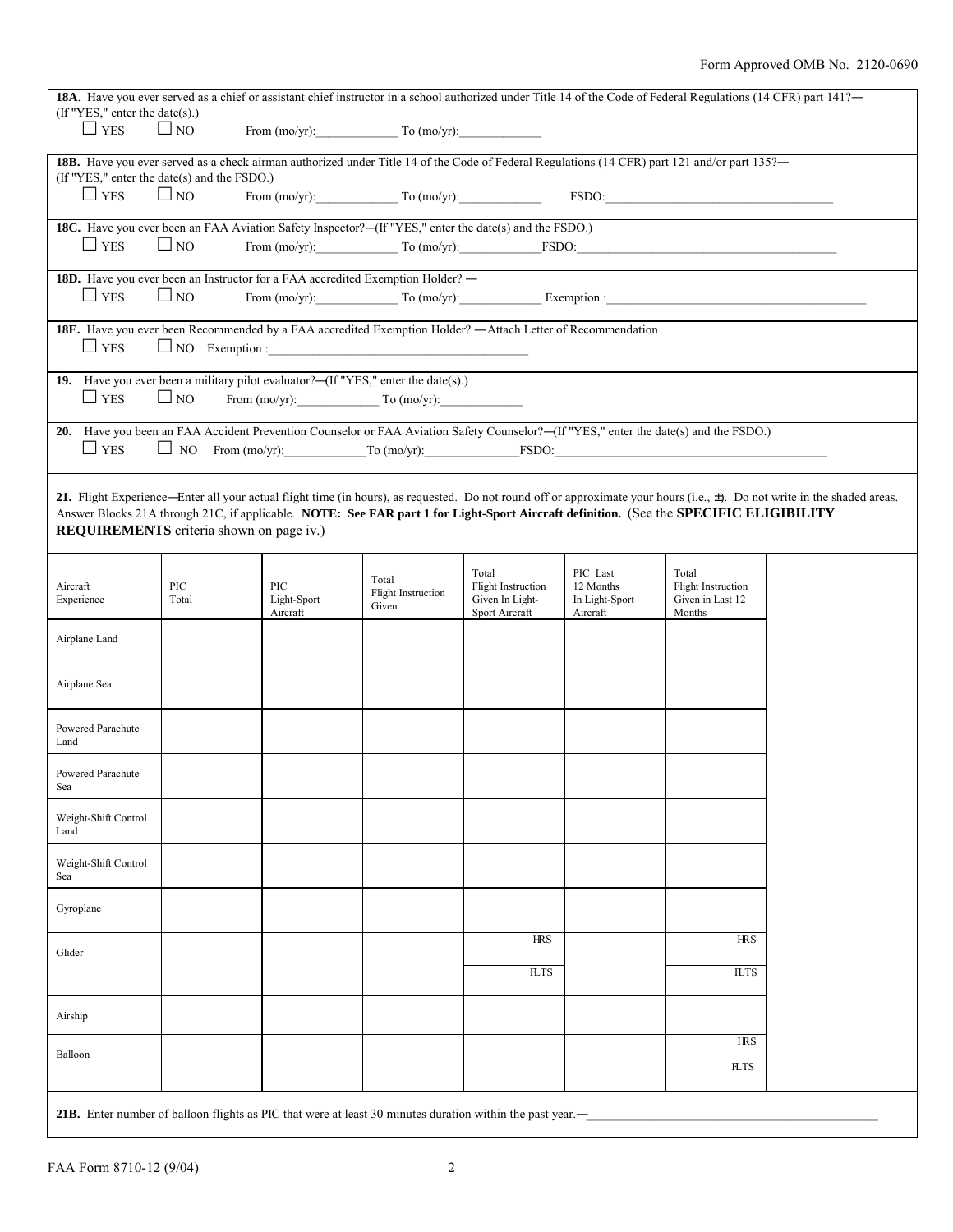| 21C. Enter number of pilot and/or flight instructor certification practical tests completed within the past year (as FAA Aviation Safety Inspector).-                                                                                                                                                                                                                                                                                                                                                                                                                                               |                                         |                     |           |  |  |  |  |
|-----------------------------------------------------------------------------------------------------------------------------------------------------------------------------------------------------------------------------------------------------------------------------------------------------------------------------------------------------------------------------------------------------------------------------------------------------------------------------------------------------------------------------------------------------------------------------------------------------|-----------------------------------------|---------------------|-----------|--|--|--|--|
| 22. Work Experience-Describe your current or most recent work experience in Block 22A and work backwards. Use a separate block for each position described (e.g.,<br>Block 22A, Block 22B, etc.). Describe all of your work experience in specific detail that pertains to your qualifications for the designation(s) sought. Describe each<br>applicable position you held during at least the past 5 years. You may describe work experience accrued more than 5 years ago. Include military service if your military<br>experience is pertinent to your application for an examiner designation. |                                         |                     |           |  |  |  |  |
| 22A. Name of Employer/Organization:<br>Telephone                                                                                                                                                                                                                                                                                                                                                                                                                                                                                                                                                    |                                         |                     |           |  |  |  |  |
| Address:                                                                                                                                                                                                                                                                                                                                                                                                                                                                                                                                                                                            |                                         | Number              |           |  |  |  |  |
| City:                                                                                                                                                                                                                                                                                                                                                                                                                                                                                                                                                                                               |                                         | State:              | Zip Code: |  |  |  |  |
| Job Title:                                                                                                                                                                                                                                                                                                                                                                                                                                                                                                                                                                                          | Dates Employed (mo/yr):                 | Supervisor's Name:  |           |  |  |  |  |
| Reason for Leaving:                                                                                                                                                                                                                                                                                                                                                                                                                                                                                                                                                                                 | From:<br>To:                            |                     |           |  |  |  |  |
| Description of Duties:                                                                                                                                                                                                                                                                                                                                                                                                                                                                                                                                                                              |                                         |                     |           |  |  |  |  |
|                                                                                                                                                                                                                                                                                                                                                                                                                                                                                                                                                                                                     |                                         |                     |           |  |  |  |  |
|                                                                                                                                                                                                                                                                                                                                                                                                                                                                                                                                                                                                     |                                         |                     |           |  |  |  |  |
|                                                                                                                                                                                                                                                                                                                                                                                                                                                                                                                                                                                                     |                                         |                     |           |  |  |  |  |
|                                                                                                                                                                                                                                                                                                                                                                                                                                                                                                                                                                                                     |                                         |                     |           |  |  |  |  |
| 22B. Name of Employer/Organization:                                                                                                                                                                                                                                                                                                                                                                                                                                                                                                                                                                 |                                         | Telephone           |           |  |  |  |  |
| Address:                                                                                                                                                                                                                                                                                                                                                                                                                                                                                                                                                                                            |                                         | Number              |           |  |  |  |  |
| City:                                                                                                                                                                                                                                                                                                                                                                                                                                                                                                                                                                                               |                                         | State:              | Zip Code: |  |  |  |  |
| Job Title:                                                                                                                                                                                                                                                                                                                                                                                                                                                                                                                                                                                          | Dates Employed (mo/yr):<br>To:<br>From: | Supervisor's Name:  |           |  |  |  |  |
| Reason for Leaving:                                                                                                                                                                                                                                                                                                                                                                                                                                                                                                                                                                                 |                                         |                     |           |  |  |  |  |
| Description of Duties:                                                                                                                                                                                                                                                                                                                                                                                                                                                                                                                                                                              |                                         |                     |           |  |  |  |  |
|                                                                                                                                                                                                                                                                                                                                                                                                                                                                                                                                                                                                     |                                         |                     |           |  |  |  |  |
|                                                                                                                                                                                                                                                                                                                                                                                                                                                                                                                                                                                                     |                                         |                     |           |  |  |  |  |
|                                                                                                                                                                                                                                                                                                                                                                                                                                                                                                                                                                                                     |                                         |                     |           |  |  |  |  |
|                                                                                                                                                                                                                                                                                                                                                                                                                                                                                                                                                                                                     |                                         |                     |           |  |  |  |  |
| 22C. Name of Employer/Organization:                                                                                                                                                                                                                                                                                                                                                                                                                                                                                                                                                                 |                                         | Telephone<br>Number |           |  |  |  |  |
| Address:                                                                                                                                                                                                                                                                                                                                                                                                                                                                                                                                                                                            |                                         |                     |           |  |  |  |  |
| City:                                                                                                                                                                                                                                                                                                                                                                                                                                                                                                                                                                                               |                                         | State:              | Zip Code: |  |  |  |  |
|                                                                                                                                                                                                                                                                                                                                                                                                                                                                                                                                                                                                     |                                         |                     |           |  |  |  |  |
| Job Title:                                                                                                                                                                                                                                                                                                                                                                                                                                                                                                                                                                                          | Dates Employed (mo/yr):<br>From:<br>To: | Supervisor's Name:  |           |  |  |  |  |
| Reason for Leaving:                                                                                                                                                                                                                                                                                                                                                                                                                                                                                                                                                                                 |                                         |                     |           |  |  |  |  |
| Description of Duties:                                                                                                                                                                                                                                                                                                                                                                                                                                                                                                                                                                              |                                         |                     |           |  |  |  |  |
|                                                                                                                                                                                                                                                                                                                                                                                                                                                                                                                                                                                                     |                                         |                     |           |  |  |  |  |
|                                                                                                                                                                                                                                                                                                                                                                                                                                                                                                                                                                                                     |                                         |                     |           |  |  |  |  |
|                                                                                                                                                                                                                                                                                                                                                                                                                                                                                                                                                                                                     |                                         |                     |           |  |  |  |  |
|                                                                                                                                                                                                                                                                                                                                                                                                                                                                                                                                                                                                     |                                         |                     |           |  |  |  |  |
|                                                                                                                                                                                                                                                                                                                                                                                                                                                                                                                                                                                                     |                                         |                     |           |  |  |  |  |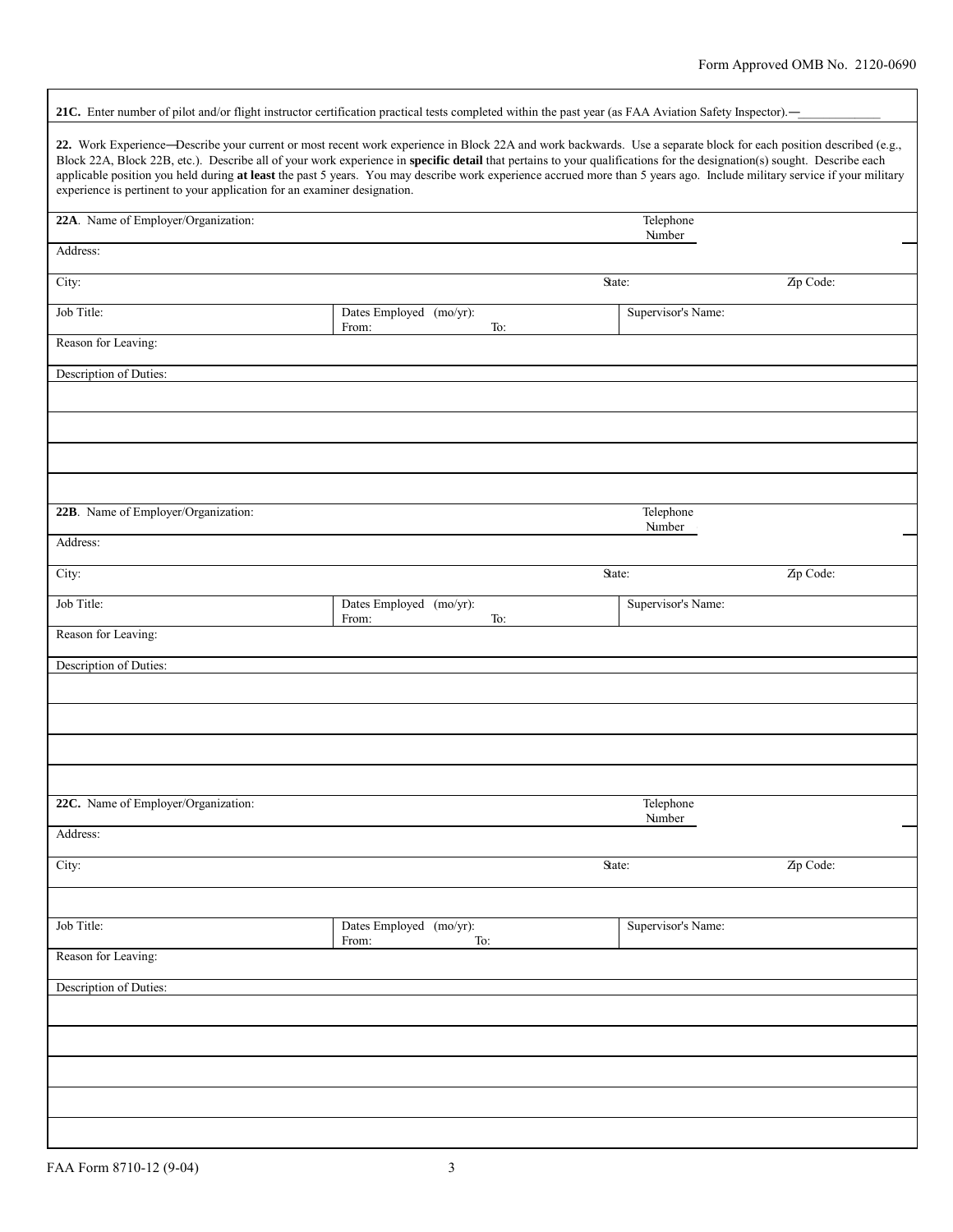| 22D. Name of Employer/Organization: |                                                                                                                                           | Telephone<br>Number |           |
|-------------------------------------|-------------------------------------------------------------------------------------------------------------------------------------------|---------------------|-----------|
| Address:                            |                                                                                                                                           |                     |           |
| City:                               | State:                                                                                                                                    |                     | Zip Code: |
| Job Title:                          | Dates Employed (mo/yr):<br>To:<br>From:                                                                                                   | Supervisor's Name:  |           |
| Reason for Leaving:                 |                                                                                                                                           |                     |           |
| Description of Duties:              |                                                                                                                                           |                     |           |
|                                     |                                                                                                                                           |                     |           |
|                                     |                                                                                                                                           |                     |           |
|                                     |                                                                                                                                           |                     |           |
| 22E. Name of Employer/Organization: |                                                                                                                                           |                     |           |
|                                     |                                                                                                                                           | Telephone<br>Number |           |
| Address:                            |                                                                                                                                           |                     |           |
| City:                               | State:                                                                                                                                    |                     | Zip Code: |
| Job Title:                          | Dates Employed (mo/yr):<br>From:<br>To:                                                                                                   | Supervisor's Name:  |           |
| Reason for Leaving:                 |                                                                                                                                           |                     |           |
| Description of Duties:              |                                                                                                                                           |                     |           |
|                                     |                                                                                                                                           |                     |           |
|                                     |                                                                                                                                           |                     |           |
|                                     |                                                                                                                                           |                     |           |
|                                     |                                                                                                                                           |                     |           |
| 22F. Name of Employer/Organization: |                                                                                                                                           | Telephone<br>Number |           |
| Address:                            |                                                                                                                                           |                     |           |
| City:                               | State:                                                                                                                                    |                     | Zip Code: |
| Job Title:                          | Dates Employed (mo/yr):<br>From:<br>To:                                                                                                   | Supervisor's Name:  |           |
| Reason for Leaving:                 |                                                                                                                                           |                     |           |
| Description of Duties:              |                                                                                                                                           |                     |           |
|                                     |                                                                                                                                           |                     |           |
|                                     |                                                                                                                                           |                     |           |
|                                     |                                                                                                                                           |                     |           |
|                                     |                                                                                                                                           |                     |           |
|                                     | 23. Briefly summarize your aviation activities and professional responsibilities that best qualify you to be a designated pilot examiner. |                     |           |
|                                     |                                                                                                                                           |                     |           |
|                                     |                                                                                                                                           |                     |           |
|                                     |                                                                                                                                           |                     |           |
|                                     |                                                                                                                                           |                     |           |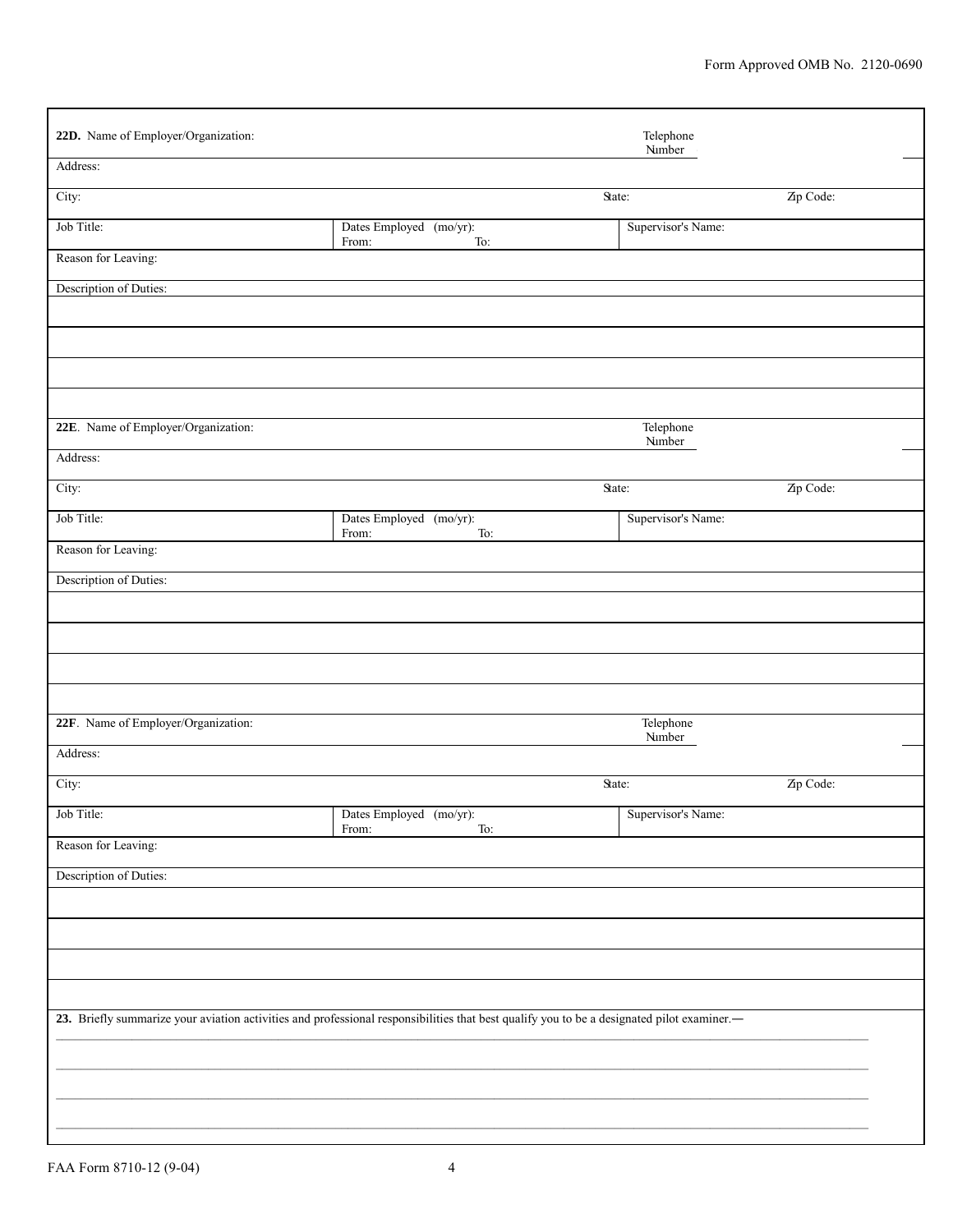| 24. During the past 5 years, were you<br>fired from any job for any reason?-                              |                                                                                                                                                                                                                                                                                                                                                                                                                                                                                                                     | any felony violation?- | 25. Have you ever been convicted of                                                                                                                   |  | 26. Are you now under charges for<br>any violation of law?- |            | 27. Have you ever been imprisoned, been<br>on probation, or been on parole?-                                                                                         |
|-----------------------------------------------------------------------------------------------------------|---------------------------------------------------------------------------------------------------------------------------------------------------------------------------------------------------------------------------------------------------------------------------------------------------------------------------------------------------------------------------------------------------------------------------------------------------------------------------------------------------------------------|------------------------|-------------------------------------------------------------------------------------------------------------------------------------------------------|--|-------------------------------------------------------------|------------|----------------------------------------------------------------------------------------------------------------------------------------------------------------------|
| П<br>$\Box$<br><b>YES</b>                                                                                 | N <sub>O</sub>                                                                                                                                                                                                                                                                                                                                                                                                                                                                                                      | П                      | $\Box$ NO<br><b>YES</b><br>$\Box$ NO<br><b>YES</b><br><b>YES</b><br>$\Box$                                                                            |  |                                                             | NO         |                                                                                                                                                                      |
| 28. Have you ever been convicted by a military                                                            |                                                                                                                                                                                                                                                                                                                                                                                                                                                                                                                     |                        | 29. Have you ever been discharged from a military<br>30. Have you ever been discharged from a military                                                |  |                                                             |            |                                                                                                                                                                      |
| court-martial?-<br>service under a General discharge?-<br>service under other than honorable conditions?- |                                                                                                                                                                                                                                                                                                                                                                                                                                                                                                                     |                        |                                                                                                                                                       |  |                                                             |            |                                                                                                                                                                      |
| П<br><b>YES</b>                                                                                           | NO <sub>1</sub>                                                                                                                                                                                                                                                                                                                                                                                                                                                                                                     |                        | <b>YES</b><br>$\Box$ NO<br>31. If you answered "YES" to any questions in Blocks 24 through 30, you MUST enter the full details.                       |  |                                                             | <b>YES</b> | NO <sub>1</sub>                                                                                                                                                      |
|                                                                                                           |                                                                                                                                                                                                                                                                                                                                                                                                                                                                                                                     |                        |                                                                                                                                                       |  |                                                             |            |                                                                                                                                                                      |
|                                                                                                           |                                                                                                                                                                                                                                                                                                                                                                                                                                                                                                                     |                        |                                                                                                                                                       |  |                                                             |            |                                                                                                                                                                      |
|                                                                                                           |                                                                                                                                                                                                                                                                                                                                                                                                                                                                                                                     |                        |                                                                                                                                                       |  |                                                             |            |                                                                                                                                                                      |
|                                                                                                           |                                                                                                                                                                                                                                                                                                                                                                                                                                                                                                                     |                        |                                                                                                                                                       |  |                                                             |            |                                                                                                                                                                      |
|                                                                                                           |                                                                                                                                                                                                                                                                                                                                                                                                                                                                                                                     |                        |                                                                                                                                                       |  |                                                             |            |                                                                                                                                                                      |
|                                                                                                           |                                                                                                                                                                                                                                                                                                                                                                                                                                                                                                                     |                        |                                                                                                                                                       |  |                                                             |            |                                                                                                                                                                      |
| 32. Education and Training-                                                                               |                                                                                                                                                                                                                                                                                                                                                                                                                                                                                                                     |                        |                                                                                                                                                       |  |                                                             |            |                                                                                                                                                                      |
| Are you a high school graduate?                                                                           | ⊔                                                                                                                                                                                                                                                                                                                                                                                                                                                                                                                   | <b>YES</b><br>⊔        | NO Name of High School: 2008                                                                                                                          |  |                                                             |            | Date Graduated (mo/yr):                                                                                                                                              |
| Are you a GED graduate?                                                                                   | П                                                                                                                                                                                                                                                                                                                                                                                                                                                                                                                   | <b>YES</b><br>$\Box$   | NO                                                                                                                                                    |  | Date received GED (mo/yr):                                  |            |                                                                                                                                                                      |
|                                                                                                           |                                                                                                                                                                                                                                                                                                                                                                                                                                                                                                                     |                        |                                                                                                                                                       |  |                                                             |            |                                                                                                                                                                      |
|                                                                                                           | College and/or Technical Training Dates:                                                                                                                                                                                                                                                                                                                                                                                                                                                                            |                        | Name of School:                                                                                                                                       |  | Curriculum or Study Program:                                |            | Degree or Certificate Received:                                                                                                                                      |
| From $(mo/yr)$ :                                                                                          | To $(mo/yr)$ :                                                                                                                                                                                                                                                                                                                                                                                                                                                                                                      |                        |                                                                                                                                                       |  |                                                             |            |                                                                                                                                                                      |
|                                                                                                           |                                                                                                                                                                                                                                                                                                                                                                                                                                                                                                                     |                        |                                                                                                                                                       |  |                                                             |            |                                                                                                                                                                      |
|                                                                                                           |                                                                                                                                                                                                                                                                                                                                                                                                                                                                                                                     |                        |                                                                                                                                                       |  |                                                             |            |                                                                                                                                                                      |
|                                                                                                           |                                                                                                                                                                                                                                                                                                                                                                                                                                                                                                                     |                        |                                                                                                                                                       |  |                                                             |            |                                                                                                                                                                      |
|                                                                                                           |                                                                                                                                                                                                                                                                                                                                                                                                                                                                                                                     |                        |                                                                                                                                                       |  |                                                             |            |                                                                                                                                                                      |
|                                                                                                           |                                                                                                                                                                                                                                                                                                                                                                                                                                                                                                                     |                        |                                                                                                                                                       |  |                                                             |            |                                                                                                                                                                      |
|                                                                                                           |                                                                                                                                                                                                                                                                                                                                                                                                                                                                                                                     |                        |                                                                                                                                                       |  |                                                             |            |                                                                                                                                                                      |
|                                                                                                           |                                                                                                                                                                                                                                                                                                                                                                                                                                                                                                                     |                        | RELEASE OF INFORMATION AND CERTIFICATION STATEMENT-                                                                                                   |  |                                                             |            |                                                                                                                                                                      |
| Read this statement CAREFULLY.                                                                            |                                                                                                                                                                                                                                                                                                                                                                                                                                                                                                                     |                        |                                                                                                                                                       |  |                                                             |            |                                                                                                                                                                      |
| After you read this statement, you MUST sign and date this application in black ink.                      |                                                                                                                                                                                                                                                                                                                                                                                                                                                                                                                     |                        |                                                                                                                                                       |  |                                                             |            |                                                                                                                                                                      |
|                                                                                                           | Under your signature, you MUST print or type your name.                                                                                                                                                                                                                                                                                                                                                                                                                                                             |                        |                                                                                                                                                       |  |                                                             |            |                                                                                                                                                                      |
| $\bullet$                                                                                                 |                                                                                                                                                                                                                                                                                                                                                                                                                                                                                                                     |                        |                                                                                                                                                       |  |                                                             |            | I understand that a false statement on any part of this application will be grounds for not approving this application, for rescinding my eligibility as an examiner |
|                                                                                                           |                                                                                                                                                                                                                                                                                                                                                                                                                                                                                                                     |                        | candidate, for not designating me, or terminating any designation I may receive.                                                                      |  |                                                             |            |                                                                                                                                                                      |
| $\bullet$                                                                                                 | I understand that any information given may be investigated.<br>I consent to the release of information regarding my personal and technical qualifications for designation as a pilot examiner by employers, schools, law<br>enforcement agencies, and other individuals and organizations, to investigators, employees of the Federal government, and persons not employed by the Federal<br>government to whom the FAA has delegated the authority to screen and approve or disapprove pilot examiner applicants. |                        |                                                                                                                                                       |  |                                                             |            |                                                                                                                                                                      |
|                                                                                                           |                                                                                                                                                                                                                                                                                                                                                                                                                                                                                                                     |                        |                                                                                                                                                       |  |                                                             |            |                                                                                                                                                                      |
| $\bullet$                                                                                                 |                                                                                                                                                                                                                                                                                                                                                                                                                                                                                                                     |                        |                                                                                                                                                       |  |                                                             |            | I understand that, if my application is accepted, approval for assignment to the national examiner candidate pool is dependent on my passing the examiner            |
|                                                                                                           | predesignation knowledge test with a score of 80 percent or higher.                                                                                                                                                                                                                                                                                                                                                                                                                                                 |                        |                                                                                                                                                       |  |                                                             |            |                                                                                                                                                                      |
| $\bullet$                                                                                                 | I understand that assignment to the national examiner candidate pool does not guarantee selection or designation as a pilot examiner and that, if selected,<br>designation is dependent on satisfactory completion of a practical test (demonstration of competency) and satisfactory completion of the Initial Sport Pilot                                                                                                                                                                                         |                        |                                                                                                                                                       |  |                                                             |            |                                                                                                                                                                      |
| Examiner Standardization Seminar.                                                                         |                                                                                                                                                                                                                                                                                                                                                                                                                                                                                                                     |                        |                                                                                                                                                       |  |                                                             |            |                                                                                                                                                                      |
| $\bullet$                                                                                                 | I understand that my FAA accident/incident/violation history will be verified at each stage of the application process.                                                                                                                                                                                                                                                                                                                                                                                             |                        |                                                                                                                                                       |  |                                                             |            |                                                                                                                                                                      |
| $\bullet$                                                                                                 | I understand that designation as a pilot examiner is a privilege, not a right, and that any designation received may be terminated, revoked, or not renewed at any<br>time for any reason the FAA Administrator deems appropriate.                                                                                                                                                                                                                                                                                  |                        |                                                                                                                                                       |  |                                                             |            |                                                                                                                                                                      |
| $\bullet$                                                                                                 |                                                                                                                                                                                                                                                                                                                                                                                                                                                                                                                     |                        | I certify that, to the best of my knowledge and belief, all of my statements on this application are true, correct, complete, and made in good faith. |  |                                                             |            |                                                                                                                                                                      |
|                                                                                                           |                                                                                                                                                                                                                                                                                                                                                                                                                                                                                                                     |                        |                                                                                                                                                       |  |                                                             |            |                                                                                                                                                                      |
|                                                                                                           |                                                                                                                                                                                                                                                                                                                                                                                                                                                                                                                     |                        |                                                                                                                                                       |  |                                                             |            |                                                                                                                                                                      |
|                                                                                                           |                                                                                                                                                                                                                                                                                                                                                                                                                                                                                                                     |                        |                                                                                                                                                       |  |                                                             |            |                                                                                                                                                                      |
|                                                                                                           |                                                                                                                                                                                                                                                                                                                                                                                                                                                                                                                     |                        |                                                                                                                                                       |  |                                                             |            |                                                                                                                                                                      |
|                                                                                                           |                                                                                                                                                                                                                                                                                                                                                                                                                                                                                                                     |                        |                                                                                                                                                       |  |                                                             |            |                                                                                                                                                                      |
|                                                                                                           |                                                                                                                                                                                                                                                                                                                                                                                                                                                                                                                     |                        |                                                                                                                                                       |  |                                                             |            |                                                                                                                                                                      |
|                                                                                                           |                                                                                                                                                                                                                                                                                                                                                                                                                                                                                                                     |                        |                                                                                                                                                       |  |                                                             |            |                                                                                                                                                                      |
|                                                                                                           |                                                                                                                                                                                                                                                                                                                                                                                                                                                                                                                     |                        |                                                                                                                                                       |  |                                                             |            |                                                                                                                                                                      |
|                                                                                                           |                                                                                                                                                                                                                                                                                                                                                                                                                                                                                                                     |                        |                                                                                                                                                       |  |                                                             |            |                                                                                                                                                                      |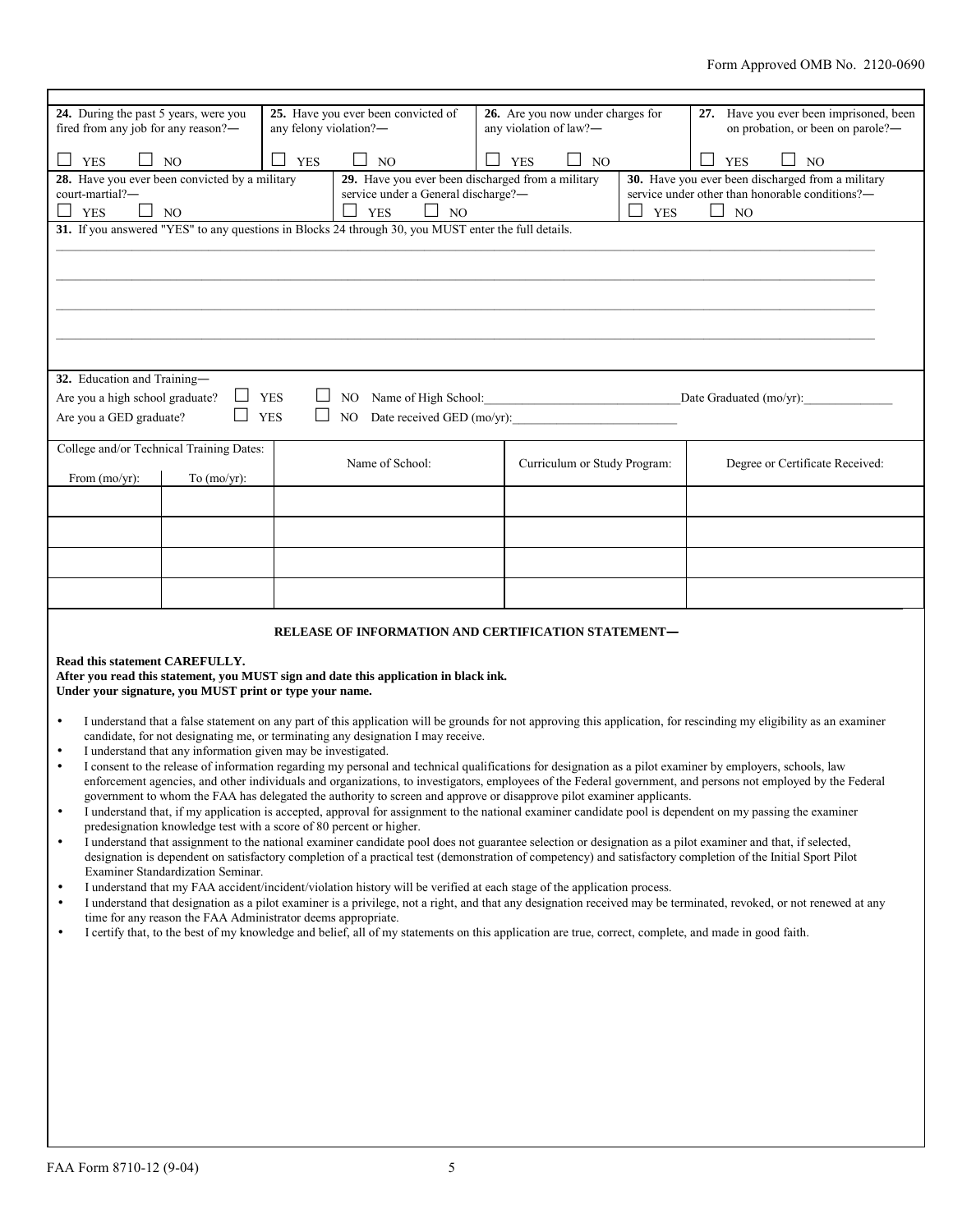| 33. Applicant's Signature – (Sign application in black ink.)<br><b>-NOTICE</b> —Whoever in any matter within the jurisdiction of any department or agency of the<br>United States knowingly and willfully falsifies, conceals or covers up by any trick, scheme, or<br>device a material fact, or who makes any false, fictitious or fraudulent statements or<br>representations, or entry, may be fined up to \$250,000 or imprisoned not more than 5 years, or<br>both. (18 U.S. Code Secs. 1001; 3571). | Date signed—(Month, Day, Year) |
|------------------------------------------------------------------------------------------------------------------------------------------------------------------------------------------------------------------------------------------------------------------------------------------------------------------------------------------------------------------------------------------------------------------------------------------------------------------------------------------------------------|--------------------------------|
| (Print or type your name under your signature.)                                                                                                                                                                                                                                                                                                                                                                                                                                                            |                                |